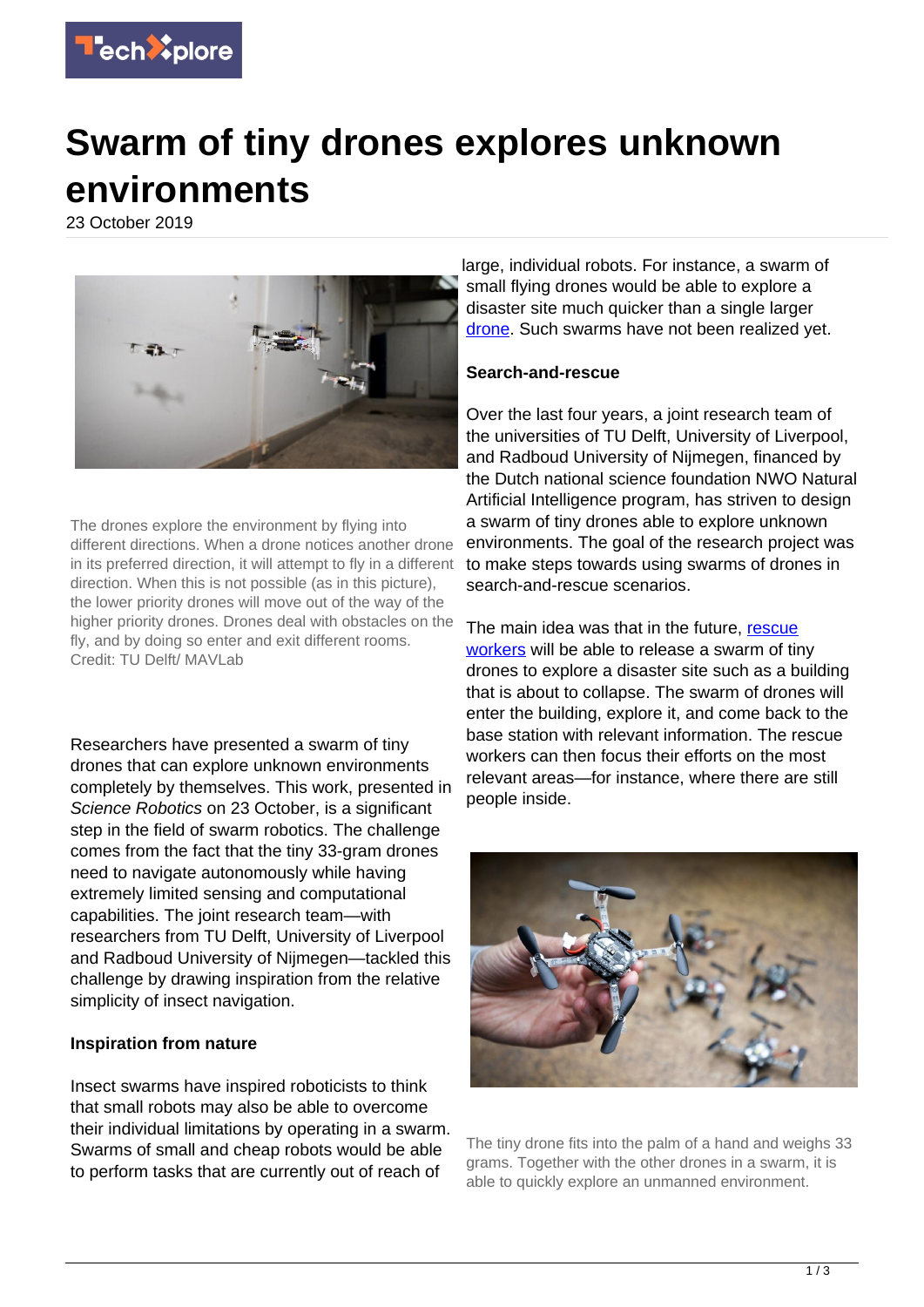

Credit: TU Delft/ MAVLab

#### **Finding victims**

In the project tiny drones were equipped with cameras and sent out in an indoor office environment to find two dummies representing victims in a disaster scenario. This proof-of-concept search-and-rescue task clearly showed the advantage of having a swarm. Within six minutes, a swarm of six drones was able to explore about 80 percent of the open rooms, which would be impossible for one of the drones alone. Furthermore, swarming also turned out be useful for redundancy. One drone found a victim, but due to a hardware failure of the camera, it could not bring back any images. Luckily, another drone captured the victim on camera, as well.

# **Challenge**

"The biggest challenge in achieving swarm exploration lies at the level of the individual intelligence of the drones," says Kimberly McGuire, the Ph.D. student who has performed the project. "In the beginning of the project, we focused on achieving basic flight capabilities such as controlling the velocity and avoiding obstacles. After that, we designed a method for the small drones to detect and avoid each other. We solved this by having each drone carry a wireless communication chip and then making use of the signal strength between these chips—this is like the number of bars shown on your phone that decrease when you move away from your WiFi router in your home. The main advantages of this method are that it does not require extra hardware on the drone and that it requires very few computations."



Trajectories of 6 tiny drones exploring an entire office floor in less than 6 minutes. The drones first fly away from the base station at the starting location in the middle, explore the open rooms, and finally return to the base station Credit: TU Delft/ MAVLab

# **Autonomous navigation**

The most daunting challenge in the way of swarm exploration, is the difficulty of making [small robots](https://techxplore.com/tags/small+robots/) navigate an unknown environment by themselves. The reason for this is that tiny robots are very limited in terms of sensing and computation.

Again, nature provided important inspiration. Insects do not make highly detailed maps. Instead, they retain landmarks and behaviorally relevant places like food sources and their nest. "The main idea underlying the new navigation method is to reduce our navigation expectations to the extreme: we only require the robots to be able to navigate back to the base station," says Guido de Croon, principal investigator of the project. "The swarm of robots first spreads out into the environment by having each [robot](https://techxplore.com/tags/robot/) follow a different preferred direction. After exploring, the robots return to a wireless beacon located at the base station."

# **Bug algorithm**

"The proposed navigation method is a novel type of bug algorithm," adds Kimberly McGuire. "Bug algorithms do not make maps of the environment but deal with obstacles on the fly. In principle, detailed maps are very convenient, because they allow a robot to navigate from any point in the map to any other point, along an optimal path. However, the costs of making such a map on tiny robots is prohibitive. The proposed bug algorithm leads to less efficient paths but has the merit that it can even be implemented on tiny robots."

 **More information:** "Minimal navigation solution for a swarm of tiny flying robots to explore an unknown environment," Science Robotics (2019). [robotics.sciencemag.org/lookup …](http://robotics.sciencemag.org/lookup/doi/10.1126/scirobotics.aaw9710) [/scirobotics.aaw9710](http://robotics.sciencemag.org/lookup/doi/10.1126/scirobotics.aaw9710)